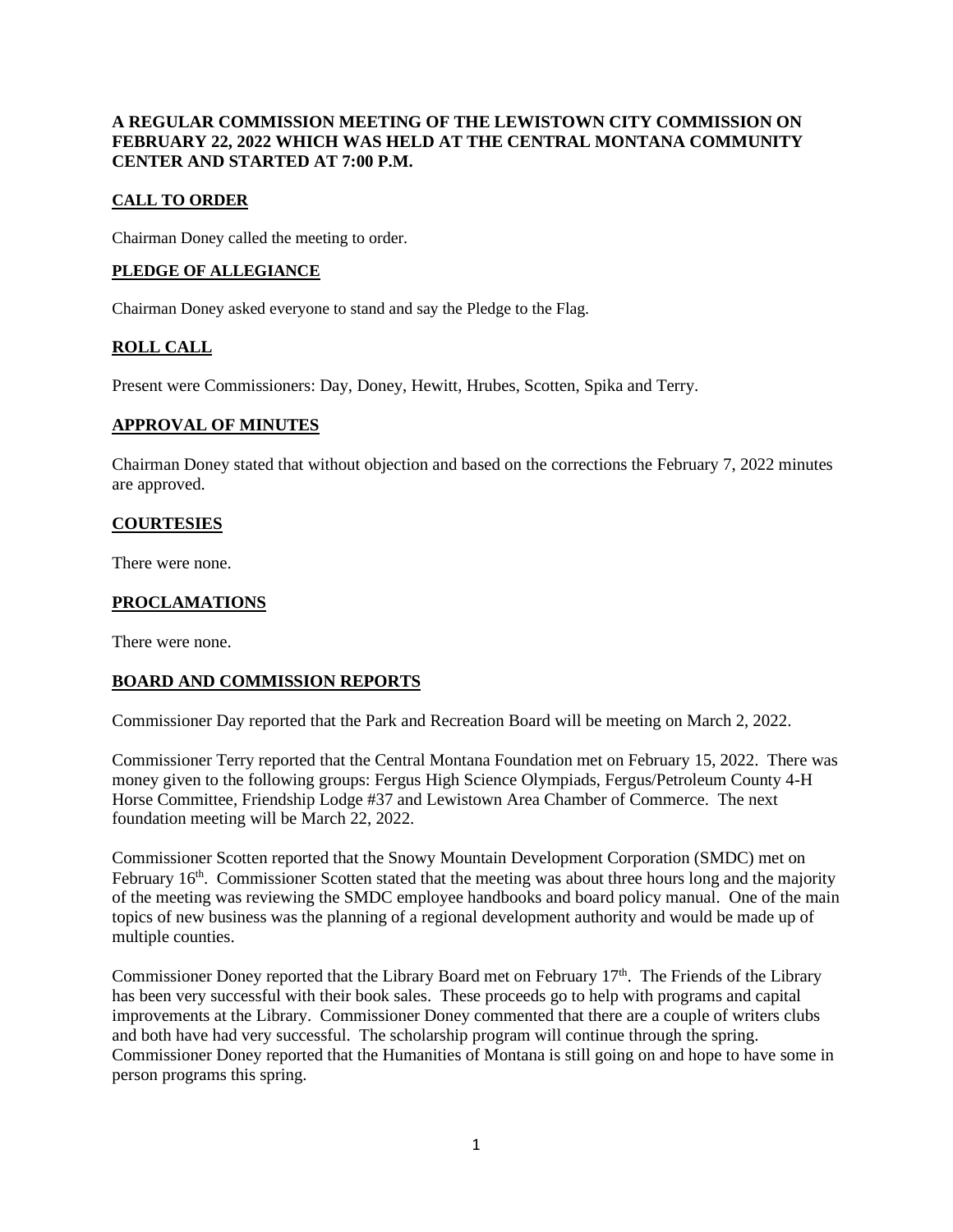# **CITY MANAGER REPORT**

City Manager Holly Phelps reported on the following issues:

Last week, the Department of Environmental Quality (DEQ) was at the Wastewater Treatment Plant (WWTP) conducting an onsite inspection. The DEQ does inspect the facility regularly. While the DEQ was here they looked at the laboratory testing, treatment of wastewater, handling of biosolids and the facilities stormwater handling. The findings of the inspection will be shared with the Commission once the report is received. DEQ is working on renewing the City's wastewater discharge permit.

The Police and Fire departments are in the planning stages of a large radio upgrade project. The staff will be putting together a project that will need to be done in accordance with State statue which includes advertising. The current radios are being phased out and no longer available for purchase.

The City Manager took a minute to inform the Commission on how the different departments handle after hour emergencies. Everyone knows that the Police, Fire and Dispatch departments are staffed 24/7 but the water, sewer and street departments are also available 247 for after hour emergencies.

The Montana Municipal Interlocal Authority (MMIA) will be here March  $7<sup>th</sup>$  to discuss their position on City Libraries and what it means for the City of Lewistown. MMIA is the City of Lewistown's provider for self-funded liability, property, workers compensation coverage and employee benefits.

Included in the packet is a brief history of the discussions and information presented on urban chickens. Also included is information on the TIF districts (tax incrementing financing districts). The City of Lewistown has 1 TIF district and 1 TEDD district (targeted economic development district) The complete Urban Renewal Plan (TIF) and Comprehensive Renewal Plan (TEDD) electronically if anyone would like these items.

## **PUBLIC COMMENT** – non agenda items

Chairman Doney explained that is item on the agenda is for items that are not on the agenda. If someone has comments on an agenda item, it is asked that you make those comments during the discussion on that item. The citizens participation on the agenda was reviewed.

Mr. Brandon Beriault addressed the Commission commented that he still has not received any feedback on the sign east of town that does not mention any disinfection being used in the water. Mr. Beriault explained that he did some research and found out that the DEQ gets their authority from the EPA which is a federal agency.

City Manager Phelps commented that the sign Mr. Beriault is referring to is privately owned by the Central Montana Crematorium.

## **CONSENT AGENDA**

Commissioner Terry made the motion to approve the consent agenda and Commissioner Hewitt seconded the motion. The motion passed unanimously. The consent agenda was the acknowledge of the claims that have been paid from February 1, 2022 to February 17, 2022 for a total of \$205,445.96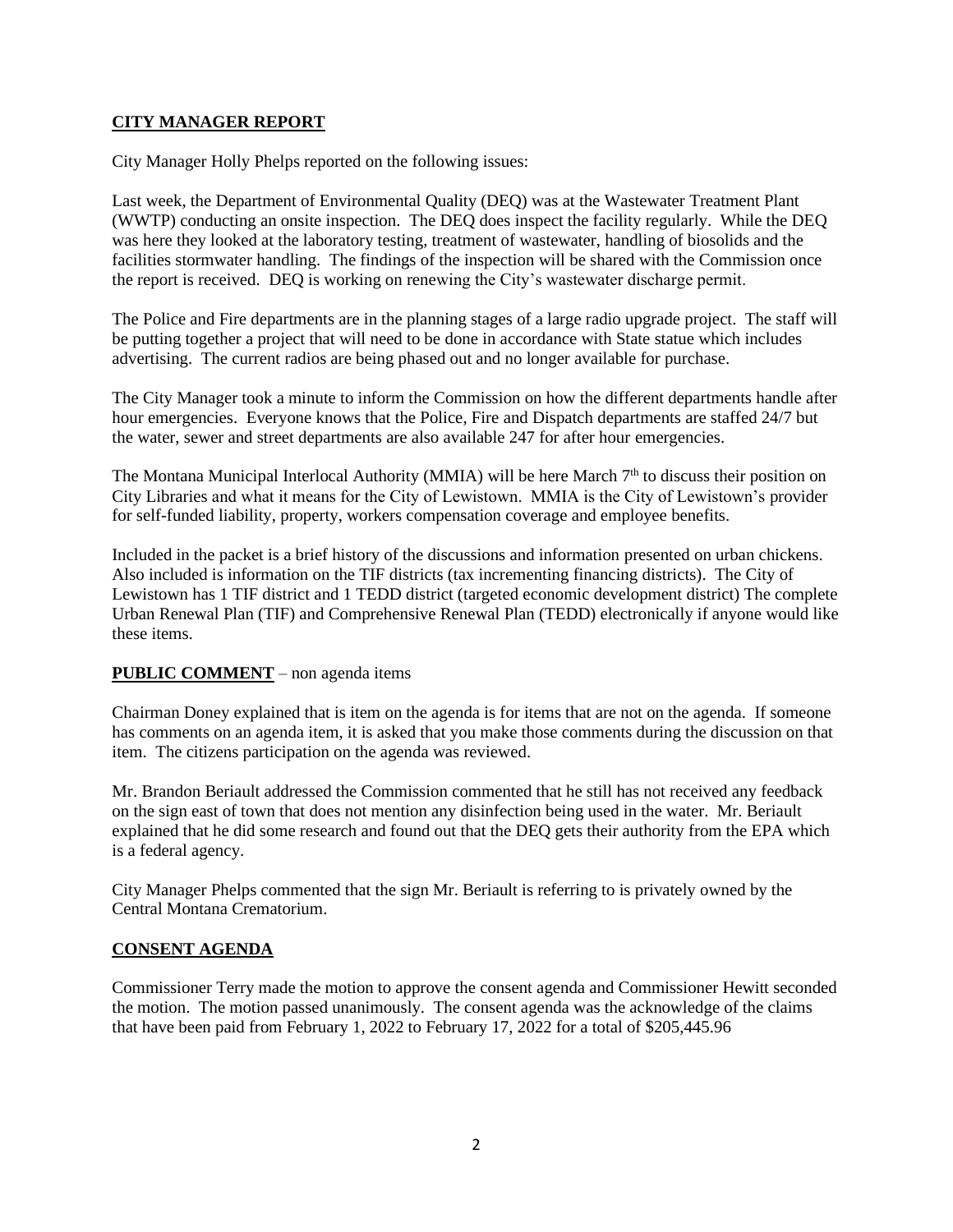## **\*REGULAR AGENDA – Resolutions, Ordinances & Other Action Items:**

1. Discussion and action on approving Resolution No. 4082, a resolution to accept the determination that exempt from a full environmental assessment is appropriate for the Waite House Rehabilitation and Restoration project, Yogo Mansion LLC

City Manager Phelps explained that included in the Commissioners packet was an environmental assessment prepared by Yogo Management LLC. Ms. Susanne Wiggington addressed the Commission stating she is the authorized representative for Yogo Management LLC. Ms. Wiggington explained that she is here to talk about a grant opportunity for improvements to the Waite House. Ms. Wiggington further explained that the Waite House is located in the Silk Stocking District of Lewistown and listed on the National Historic Register and in order to move forward with possible grant funds there is a requirement of completion of an environmental review of the property. Ms. Wiggington commented that this is a self-contained existing structure and nothing is going beyond the foot of the property and not affect the environment in any way. Ms. Wiggington stated that it is her hope to bring the Waite House to some former glory. City Manager Phelps stated that the resolution identifies what Ms. Wiggington stated there will be minimum impact on the environment and if any hazardous materials are found they will work with the appropriate agencies to mitigate the material. Commissioner Hrubes asked if the Waite House was privately owned. Ms. Wiggington answered that yes, it is privately owned. Commissioner Hewitt made the motion to approve Resolution No. 4082, a resolution to accept the determination that exempt from a full environmental assessment is appropriate for the Waite House Rehabilitation and Restoration project, Yogo Mansion LLC and Commissioner Day seconded the motion. Commissioner Doney asked for comments from the audience and Commission. There being none, the question was called for and the motion passed unanimously.

2. Discussion and action on approving Resolution No. 4083, a resolution approving an application from Homeword for Crowley Flats for TIF Funds made to the Lewistown Tax Increment Financing District Board

City Manager Phelps explained that Homeward applied for a TIF (tax increment financing) grant funding and the grant was approved at the last TIF board meeting in the amount of \$50,000. The funds will used to help with abatement of hazardous materials and rehabilitation of windows on the second and third stories of the One Health Clinic. Ms. Heather McMilin from Homeward attended the meeting via zoom. Ms. McMilin commented on how great it was working with the TIF board and the funding is a great assist for the project. City Manager Phelps commented that this type of project is exempt from property tax but the TIF board recognizes the good the project does for the district and increases the tax base. The Urban Renewal Plan for the TIF district did identify upstairs housing and shared uses of spaces as a priority of the district. Commissioner Hewitt made the motion to approve Resolution No. 4083, a resolution approving an application from Homeword for Crowley Flats for TIF Funds made to the Lewistown Tax Increment Financing District Board and Commissioner Scotten seconded the motion. Commissioner Doney asked for comments from the audience and Commission. There being none, the question was called for and the motion passed unanimously.

3. Discussion and action on appointing Kyle Dubbs to the Historic Resources Commission for an additional two-year term

City Manager Phelps explained that Mr. Kyle Dubbs has agreed to serve an additional two-year term on the Historic Resources Commission (HRC). City Manager Phelps stated that Mr. Dubbs was first appointed to the HRC in 2018, is currently serving as Chairman of the HRC and is a very active member. Commissioner Day made the motion to approve reappointing Kyle Dubbs to the Historic Resources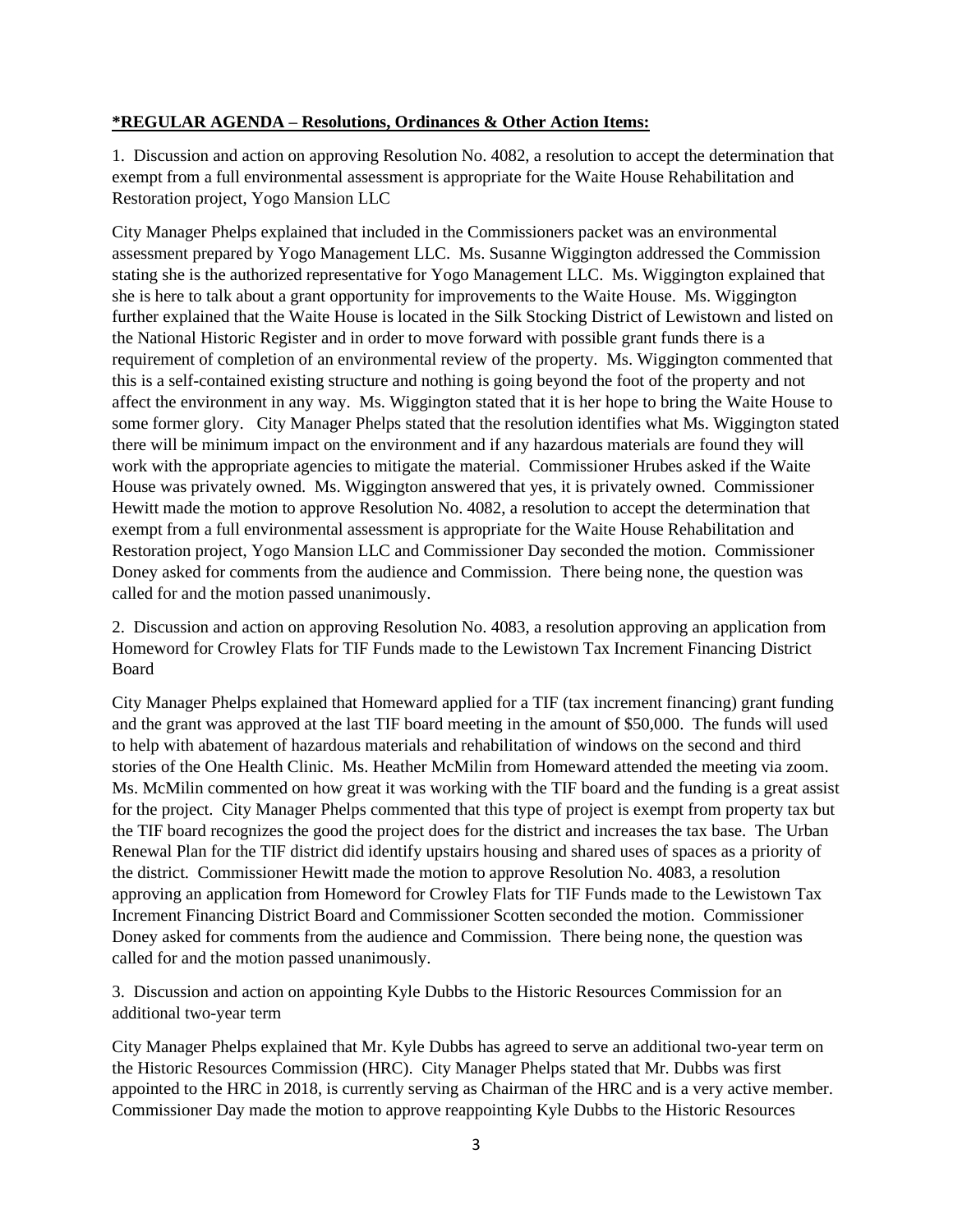Commission for an additional two-year term and Commissioner Hrubes seconded the motion. Commissioner Doney asked for comments from the audience and Commission. There being none, the question was called for and the motion passed unanimously.

4. Discussion and action on allowing City staff to submit the annual Certified Local Government Grant Application to the Montana State Historic Preservation Office and the authorization to enter into a grant agreement once the grant is approved

City Manager Phelps explained that included in the Commissioner's packet is the full grant application for the annual Certified Local Government Grant. The HRC has sold about half of the Lewistown Books and are working on their next project which includes improvements to the downtown walking tour. The CLG Grant provides about \$6,000 to operate the historic preservation office. Commissioner Terry made the motion to approve allowing City staff to submit the annual Certified Local Government Grant Application to the Montana State Historic Preservation Office and the authorization to enter into a grant agreement once the grant is approved and Commissioner Hewitt seconded the motion. Commissioner Doney asked for comments from the audience and Commission. There being none, the question was called for and the motion passed unanimously.

5. Discussion and action on approving the reclamation and development project grant agreement for the Central Post and Treating Company site and authorizing the City Manager to sign the agreement

City Manager Phelps explained that included in the Commission's packet is the most recent Department of Natural Resources and Conservation grant agreement for the Central Post and Treating Company site. This is a cleanup site located at the former City dump site on Marcella Ave, this grant was approved at the last legislature in the amount of \$500,000 and hoped it will be the end of the project. This grant funding includes capping of the property and seeding. Commissioner Terry made the motion to approve the reclamation and development project grant agreement for the Central Post and Treating Company site and authorizing the City Manager to sign the agreement and Commissioner Hewitt seconded the motion. Commissioner Doney asked for comments from the audience and Commission. There being none, the question was called for and the motion passed unanimously.

6. Discussion and action on appointing a City representative to City County Health Board for a one-year term to serve at the City's pleasure and approve the mutually agreed upon candidates

City Manager Phelps explained that included in the Commission packets was a list of possible candidates and applications. City Manager Phelps stated that the City has the opportunity as part of the City County Health Board to appoint one individual without mutual consent of Fergus County, then the City has a opportunity to appoint a second individual with mutual consent of Fergus County and then confirm mutual consent of Fergus County candidates. City Manager Phelps explained that Fergus County has chosen Ms. Laurie Ray as their one appointee and the mutual consent candidates were Jordan Robin, Lisa Robinson and Donna Vantassel. City Manager Phelps stated that there are two applicants that reside in the city limits and that is Courtney Moline and Donna Vantassel. City Manager Phelps commented that it is her recommendation that the candidates the City choses to serve at the Commission's pleasure be residents of the City limits. City Manager Phelps explained that the applicants are all from the medical community, a veterinary, hospital staff and school nurse. Commissioner Doney commented that there are two City residents which are Courtney Moline and Donna Vantassel. Commissioner Hewitt made the motion to approve Courtney Moline as the City's appointee and Commissioner Spika seconded the motion. Commissioner Doney asked for comments from the audience and Commission. There being none, the question was called for and the motion passed unanimously. Commissioner Scotten made the motion to appoint Donna Vantassel as the City's appointee mutually agreed upon and Commissioner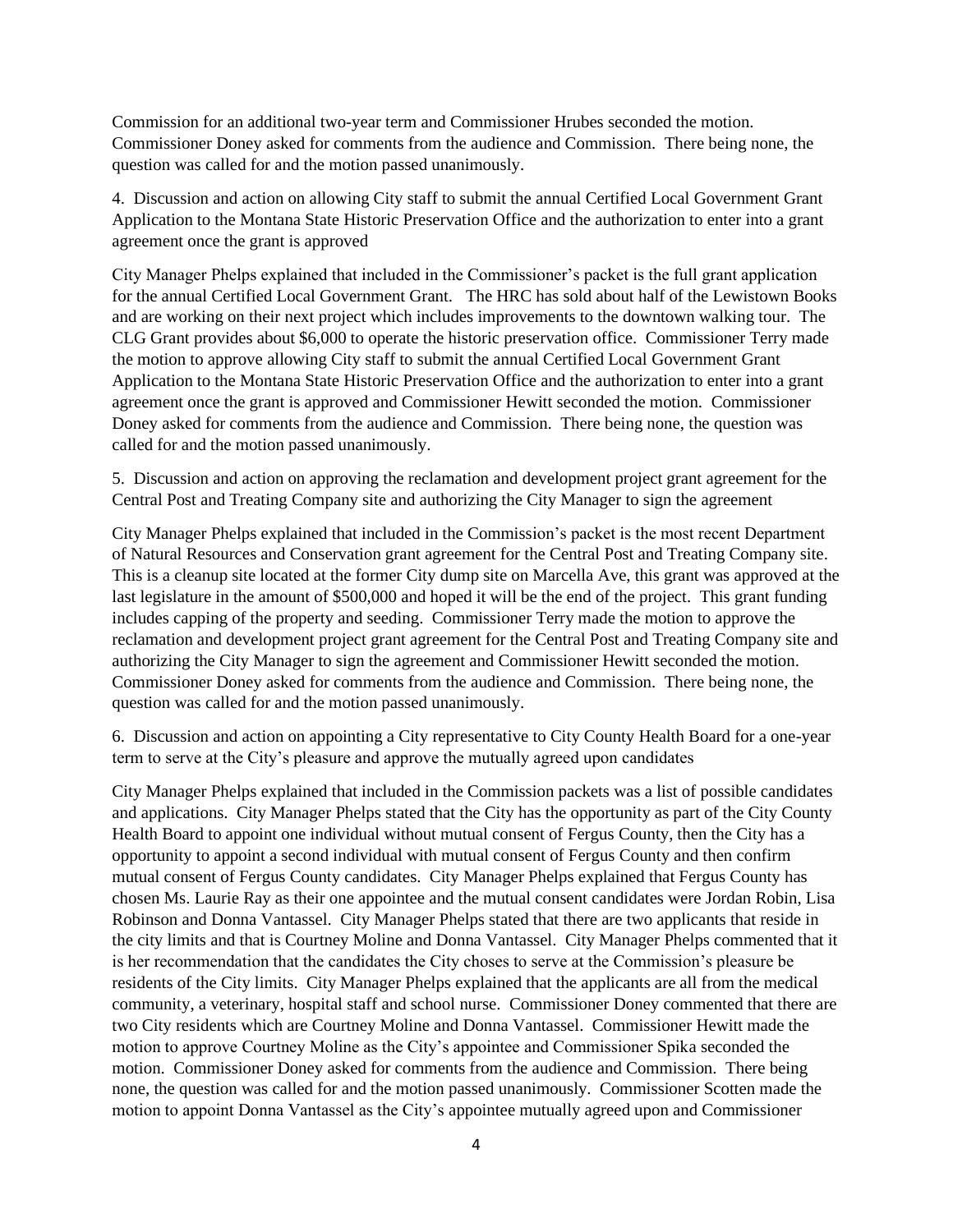Spika seconded the motion. Commissioner Doney asked for comments from the audience and Commission. There being none, the question was called for and the motion passed unanimously. City Manager Phelps explained that this is a five year agreement and the terms are staggered. Commissioner Scotten asked why five years. City Attorney Teresa Diekhans explained there was a lot of discussion on this issue and wanted to have a long enough time frame to let the board get established and work through issues. City Attorney Diekhans commented that there is no idea what changes to the health board could come from the legislature. City Manager Phelps stated that one more action needs to be taken and that is to affirm the vote of the County's slate of candidates which is Jordan Robins, DVM and Lisa Robinson. Commissioner Spika made the motion to affirm the County's candidates of Jordan Robins, DVM and Lisa Robinson and Commissioner Terry seconded the motion. County Commissioner Sandy Youngbauer was present at the meeting and stated that once the candidates are appointed the County Commissioners will work with the Department of Health and Human Services to get the training done. Commissioner Doney asked for comments from the audience and Commission. There being none, the question was called for and the motion passed unanimously.

7. Discussion on history, process and potential changes to the animal and fowl ordinances.

City Manager Phelps explained that included in the Commissions packet is the history of Commission discussions regarding chickens in the City limits. City Manager Phelps stated there is a staff report, discussion has been held regarding changing the City ordinances and then information on how to move forward with an initiative. Commissioner Doney explained that she has been in several conversations regarding chickens and citizens can be very emotional on the issue. Commissioner Doney explained that grass roots efforts are exciting and when the petitions were done, they weren't done right. There were citizens that signed the petitions that didn't live in the City, didn't live in the City or County and were not registered voters. Commissioner Doney explained that she vetted the petitions by gathering information at the Courthouse and only 69 signatures in the City were valid. Commissioner Doney stated that after much thought going forward, she would like to see the citizens vote on this issue. City Manager Phelps briefly reviewed how the process would work and the first step is a petition and citizens signing the petition need to know what they are signing. City Attorney Diekhans stated that anyone could put the petition together. Some of the concerns were chickens at large and where would those be housed. Commissioner Day asked if this issue has ever been on the ballot. City Manager Phelps answered no. City Attorney Diekhans explained that it is an ordinance and the Commission can act on an ordinance. Commissioner Spika commented that basically the Commission needs to decide if the Commission wants to review the ordinance. Further discussion followed. Commissioner Doney stated that this is just an action item and anyone can let the City Manager know if there is some direction that should be taken or discussed further. Mr. Ben Saunders asked if the Commission can put something on the ballot. City Manager Phelps answered that the Commission can create their own law through the ordinance process or a grass roots effort. Further discussion followed regarding putting the issue on the ballot.

#### **CITIZENS' REQUESTS**

There were none.

#### **COMMISSIONER'S MINUTE**

Commissioner Hrubes thanked the City Manager for the Committee of the Whole presentation.

Commissioner Day agreed and commented that all the information was greatly appreciated.